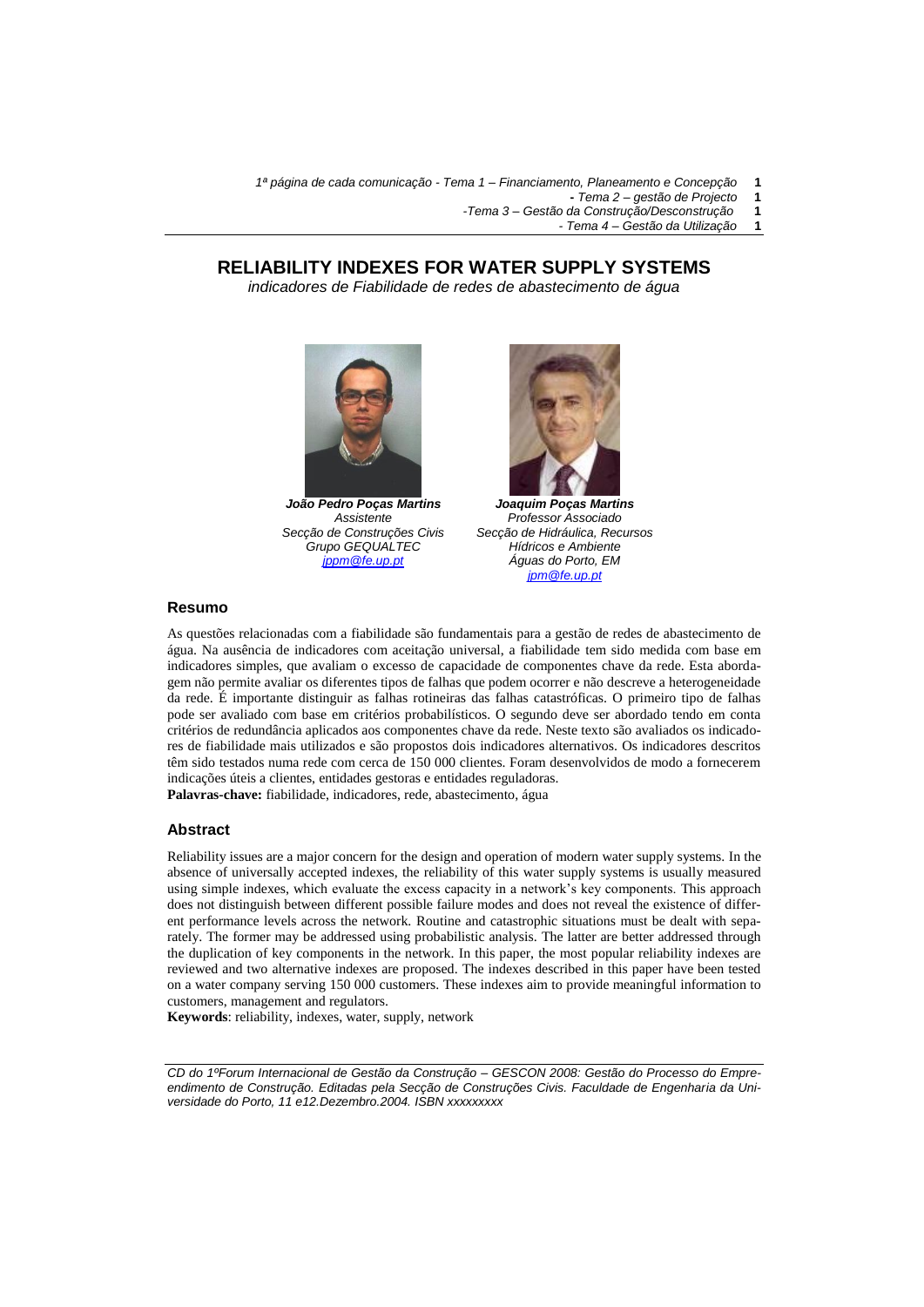### **1 Introduction**

Reliability issues are a major concern for the design and operation of modern water supply systems. The reliability of a public water system can be measured by the likelihood that its customers will be supplied in acceptable conditions. These conditions can be defined in terms of water quality, limit pressures (maximum and minimum), etc. [1].

The criteria used to measure reliability can be divided in the following categories:

- System capacity Measured by the relation between the system's actual (or future) capacity and the predicted reference year annual consumption.
- Redundancy These criteria measure the dependence of the system on a set of critical components.
- Probabilistic criteria Measured by the probability of occurrence of a water supply failure for the network as a whole, for one of its regions or for an individual customer. The calculation of this probability requires a considerable amount of information and a larger amount of processing power than required by other kinds of indexes.
- Customers' opinions These criteria are often found to be of limited use. The majority of customers do not present formal complaints as a result of supply failures. When polls are carried out, meaningful correlations between customers' opinions and recorded supply failures are often inexistent [2].

The indexes described in this article have been developed with the following purposes:

- To allow the detection and the analysis of heterogeneous behavior across the network Persistent problems in certain regions of a network are unacceptable. Network-wide indexes such as the Security if Supply Index proposed by the Office of Water Services [3] do not identify this kind of failure.
- To measure reliability from the customer's point of view Value is better identified by the customer. The customer's point of view (how likely is the customer to be affected by supply failures during a certain period of time) should, therefore, be included in the analysis, besides broader scoped indexes.
- To consider different failure modes Routine and catastrophic events must be distinguished. A water supply system that is found to perform reliably under normal conditions, for example, might be very venerable under severe conditions (droughts, earthquakes, pollution, etc.).

## **2 Routine and extreme events – the manager's point of view**

Pipe bursts and power shortages are examples of routine events. These events are quite predictable because it is easy for water companies to gather data concerning previous occurrences in their operational records.

Extreme events include earthquakes, severe floods or droughts, pollution, war, etc. Since the probability of occurrence of this kind of events is very low, useful data based on previous events is usually unavailable.

The magnitudes of failures associated with each of these kinds of events are obviously different. As a result of these events, supply failures of different durations are expected to occur. Besides the (real) impact on the quality of service, the possible impact of the event itself and its influence on the customer's perception of the supply failure should also be considered. As noted, causes of supply failure may range from a simple pipe burst to the occurrence of a natural catastrophe.

Since routine and extreme events have distinct causes, their effects (both real and perceived) are different and the amount of data available for the estimation of their probability of occurrence are so dissimilar that each of these kinds of events should be analyzed separately.

*CD do 1ºForum Internacional de Gestão da Construção – GESCON 2008: Gestão do Processo do Empreendimento de Construção. Editadas pela Secção de Construções Civis. Faculdade de Engenharia da Universidade do Porto, 11 e12.Dezembro.2004. ISBN xxxxxxxxx*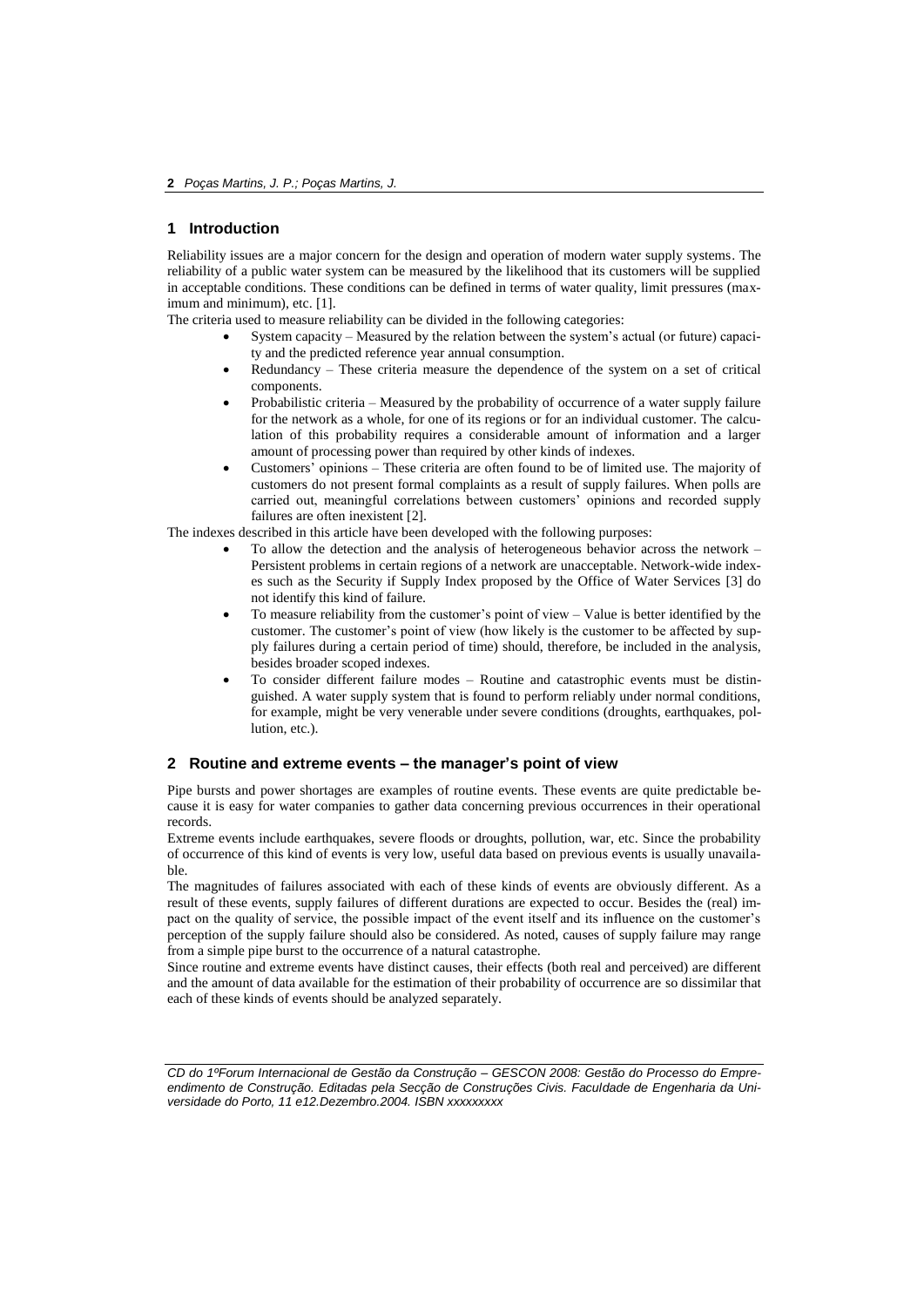

Fig. 1 – Perfil de fiabilidade. Eventos rotineiros e eventos extremos.

The following examples show that different networks might be well prepared for one kind of events but they may be particularly vulnerable to the other:

- Network *N* was built recently. The company that manages this network strives to control leakage so pipe bursts are detected and repaired quickly. Customers, therefore, experience few service interruptions each year. The duration of these interruptions is usually short. On the other hand, the system relies on a single water treatment plant which renders the network vulnerable to extreme events with a low probability of occurrence.
- Network *O* hás developed throughout decades, along with the city it serves, absorbing smaller existing networks along this growth process. The network includes, therefore, several alternative water sources. Although the old age of a large part of its components contributes to the occurrence of regular, short service interruptions, the existence of redundant water sources makes it more resistant to the effects of extreme events.

From the manager's point of view, the network's vulnerability to different kinds of events should be analyzed in order to decide how and how much should be spent in order to increase its overall reliability. Fig. 2 shows the distinction between normal operation costs and the costs required to increase the reliability of a system regarding routine and extreme events. The costs related to extreme events include those necessary to build redundant components for all the major parts of the system. This is roughly a fixed cost. The reliability of a network regarding routine events can be increased almost indefinitely as a result of increasing the investment in leakage detection and pipe burst reparation, on one hand, and by adding redundant components to the distribution network, in particular by building loops in the network, on the other. Obviously, there is an upper limit to the amount of money that should be spent on increasing the reliability of network regarding routine events.

The manager must, therefore, decide if he should concentrate the company's resources on the prevention of short, recurring service interruptions (to which the customers are particularly sensitive) or if he should strive to mitigate the consequences of a hypothetical extreme event that the customers are unlikely to ever experience.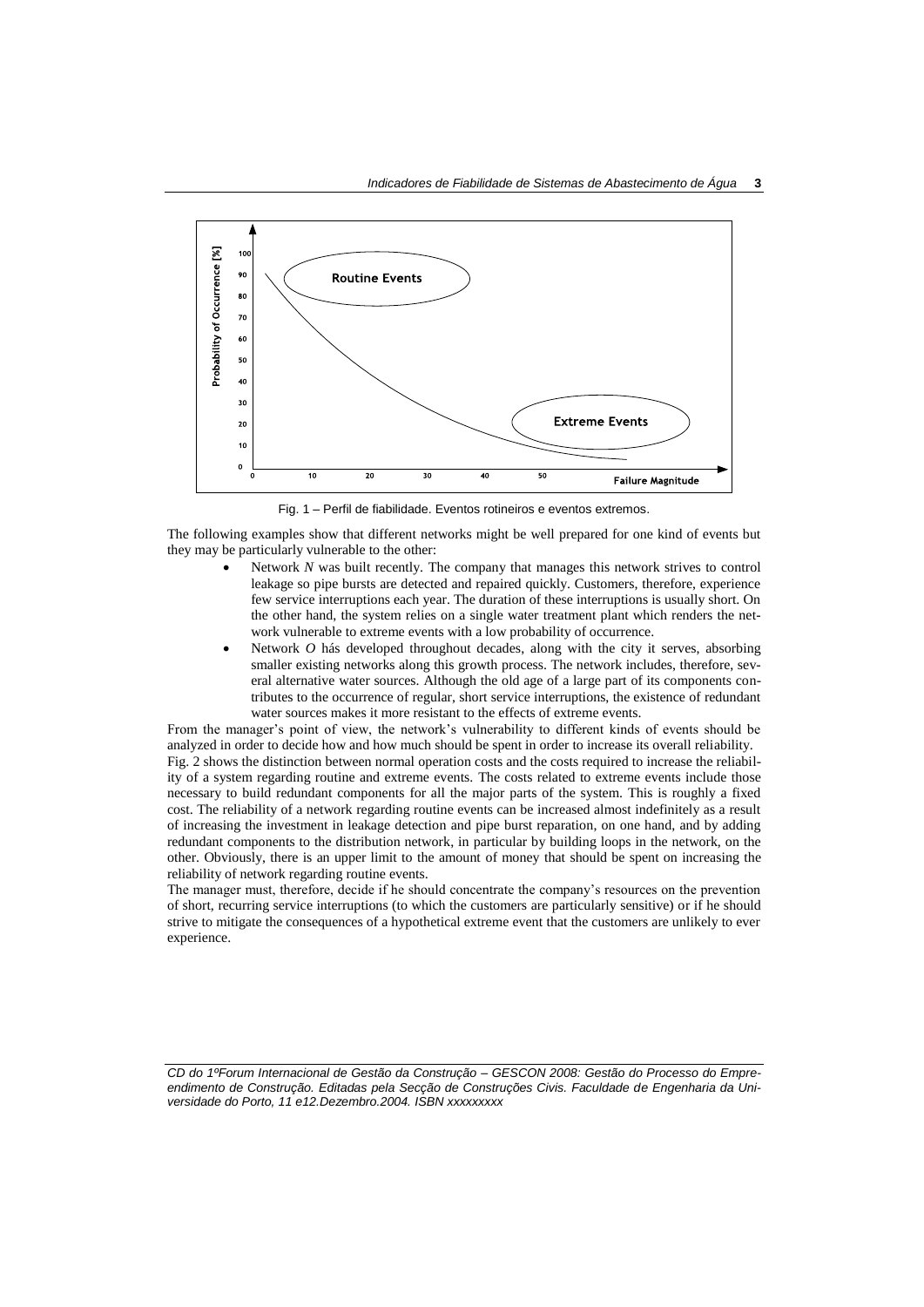

Fig. 2 – Kinds of events and respective effect mitigating costs

#### **2 ProbIn – Probabilistic index**

The most rational approach to the assessment of the reliability of a network is the adoption of a probabilistic index. Given the adequate information, the probability of the occurrence of a service interruption can be calculated for any of the network's nodes. Unfortunately, the variables required to calculate the reliability functions for the network's individual components are often unknown or the information that is needed to determine the value of these variables is not adequately organized. A number of simplifying assumptions should, therefore, be adopted in order to analyze the network. [1]. Besides a large volume of data, considerable processing power is also required to perform the calculations, especially for networks with a large number of components or with many loops.

Despite these disadvantages, it is believed that it is possible to gather the information that is necessary to characterize the reliability of a network's components, in particular those that are part of the distribution network. A major part of the effort required to organize and analyze component reliability data should be performed locally, by the water companies, Previous study [4] shows that the durability of pipes, for example, depends largely on the quality of the workmanship used to assemble them so studies about the reliability of these components are not universally valid. Probabilistic indexes are, therefore, a valid solution for the analysis of water supply networks, in particular distribution networks, although they require water companies to gather and analyze data.

The proposed probabilistic index is calculated by means of an algorithm that is also used to obtain the POCINDEX composite index, also presented in this work

#### **2.1. Description of the algorithm**

#### 2.1.1 Input

The following data is necessary for the calculation of the índex:

- Network configuration (using an EPANET \*.INP file format).
- Variables for the calculation of the network's individual components' reliability functions (pipe materials, the existence of generators at pumping stations, etc.).
	- *Source* and *sink* nodes for the network or for the region of the network to be studied:
	- The *sink* will usually represent an individual customer.
	- The source will represent a treatment plant, a water source, etc.

*CD do 1ºForum Internacional de Gestão da Construção – GESCON 2008: Gestão do Processo do Empreendimento de Construção. Editadas pela Secção de Construções Civis. Faculdade de Engenharia da Universidade do Porto, 11 e12.Dezembro.2004. ISBN xxxxxxxxx*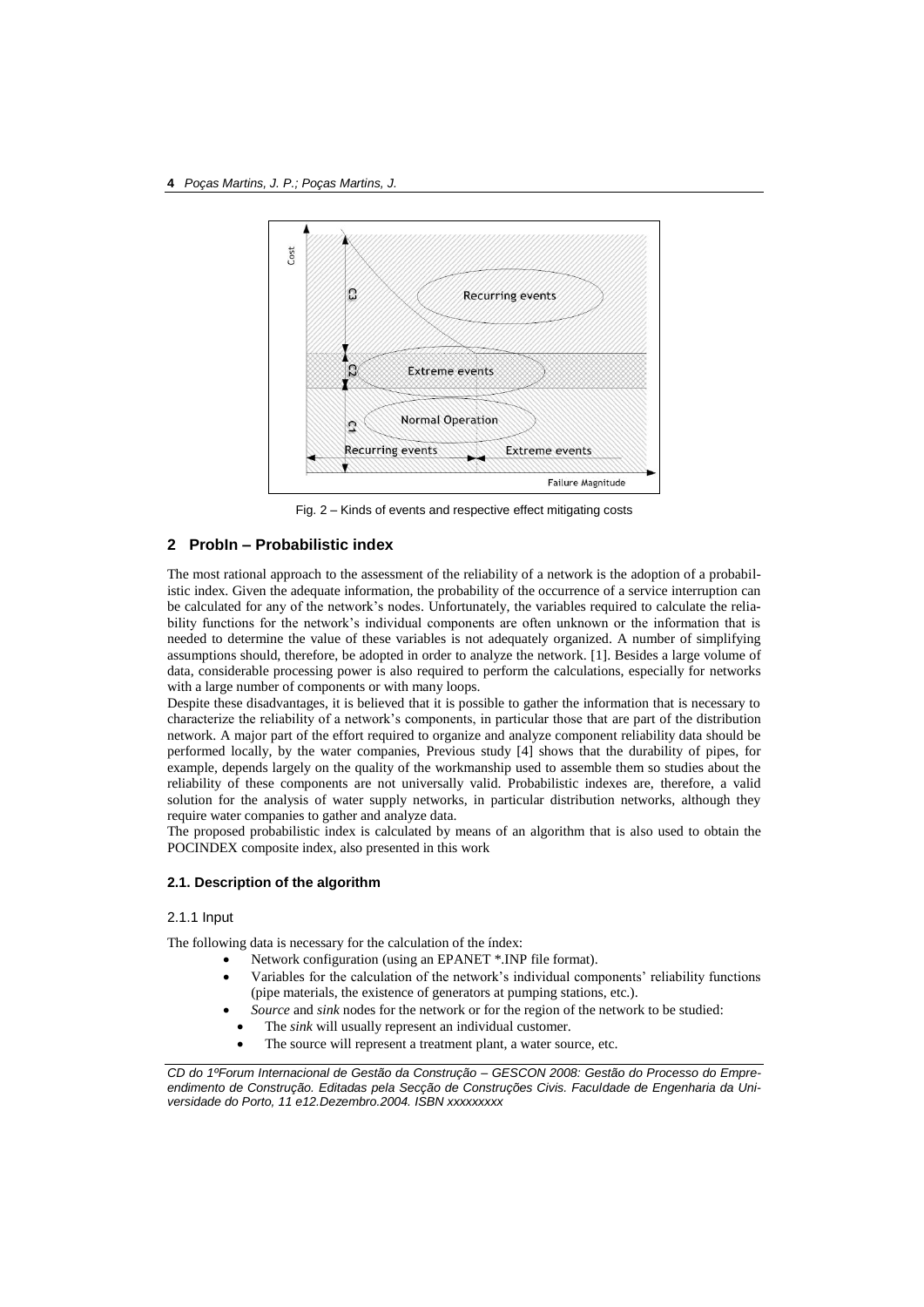If the network includes several sources, a fictitious node should be added and should be connected to all of the sources. For calculation purposes, this node will assume the role of the source.

### 2.1.2 Output

The algorithm's main output is the probability of occurrence of any kind of failure that will result in a service interruption. An additional output is a list of critical components for a pair of source-sink nodes [\(Fig. 3\)](#page-4-0). A failure in a critical components results in a service interruption due to the absence of redundant components.



Fig. 3 – Critical components in a network – example.

#### <span id="page-4-0"></span>2.1.3 Algorithm description

The algorithm is divided in four main steps:

- 1. Identification of all possible paths from the source to the sink.
- 2. Elimination of all non-functional paths, from a hydraulic point of view.
- 3. Calculation of the probability of success associated with each individual path.
- 4. Calculation of the joint probability of success of the set of paths.

The first step is performed by a *breadth-first search* (BFS) algorithm [5]: Beginning at the source (*N<sup>0</sup>* ), the links to its neighboring nodes  $(N_I)$  are considered, then to the following nodes  $(N_2)$  and so forth until a dead end (a node that is only connected to nodes that have already been visited by the algorithm), or the sink is reached. The analysis of networks containing a large number of nodes and loops will require considerable processing power. The most complex configuration for a network is a complete graph [\(Fig. 4\)](#page-4-1), where each node is connected to every other node in the network.



Fig. 4 – Complete graph (*Kn*) for a set of *n* nodes, with *n*=16

<span id="page-4-1"></span>A complete graph containing *n* nodes has  $n_a$  edges (in this context,  $n_a$  pipes):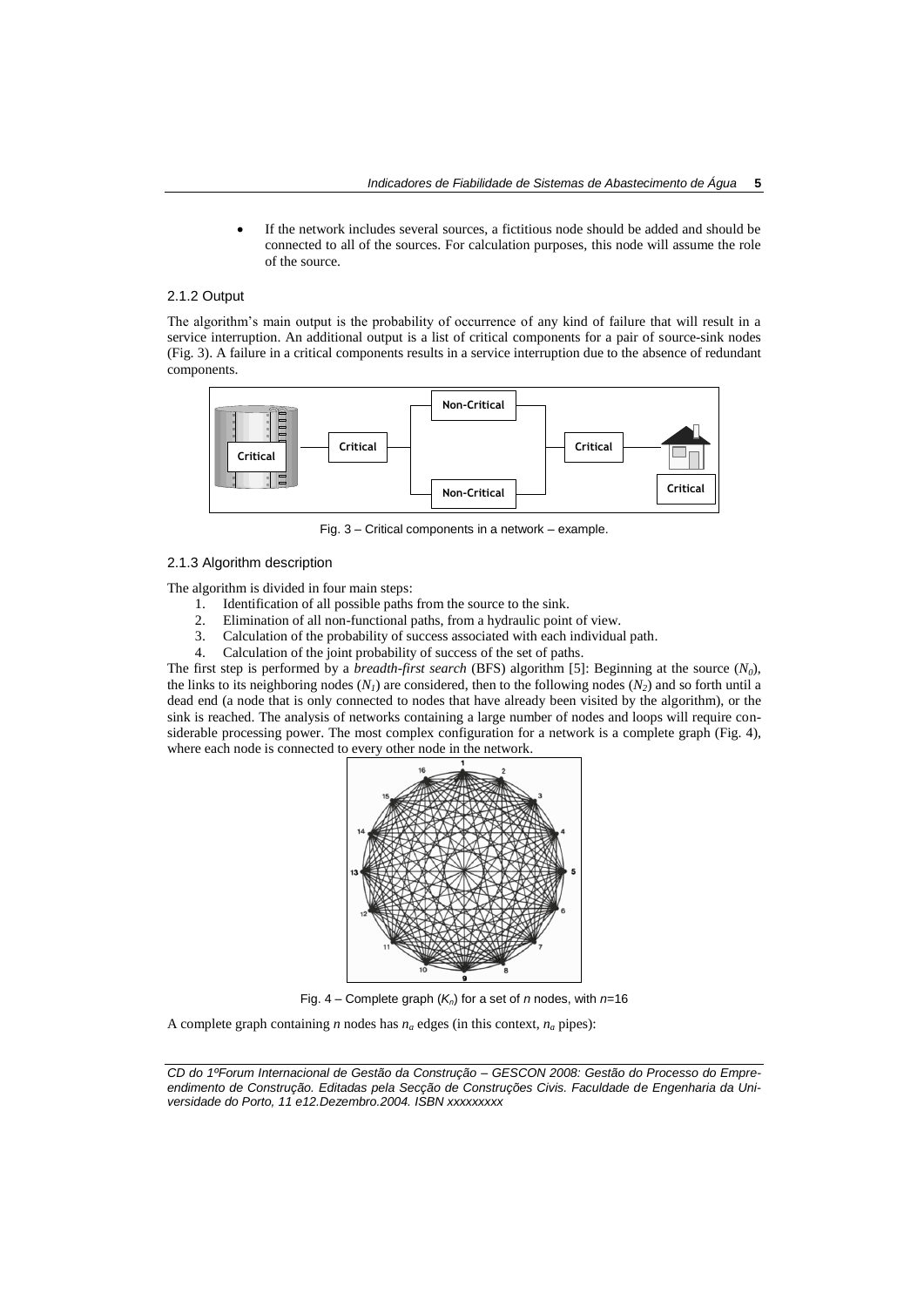$$
n_a = \frac{n(n-1)}{2} \tag{1}
$$

A complete graph with *n* nodes contains  $n_p$  paths:

$$
n_p = 1 + \sum_{i=1}^{n-2} \left( \prod_{j=i}^{n-2} j \right)
$$
 (2)

The efficiency of the algorithm, in extreme cases, will therefore be:

$$
O((n-2)!) \tag{3}
$$

This result should be viewed as a clearly pessimistic one. In fact, the configuration of real water supply networks is never even close to a complete graph. As a note, the proposed algorithm analyzes real networks (in particular, the city of Oporto's distribution network) in only a few seconds (the results depend, of course, on the source and sink nodes chosen by the user) so the algorithm is adequate for the dimension of admissible problems.

The second step of the algorithm can be performed by two different methods:

- 1. Simplified analysis In each individual path, the heights of its nodes are compared to the height of the source. If a node is found that has a height that is greater than the height of the source in a path that contains no pumps, the path is eliminated. This process is performed very quickly, but it may result in the undue consideration of non-functional paths, from a hydraulic point of view, in the following stages of the algorithm.
- 2. Detailed analysis Each path is exported to EPANET as an independent network and it is analyzed to detect eventual errors and/or failures to supply the sink. This process is usually slow.

The first method is usually the preferred one. Even if a path is unduly considered as valid, it will in fact be "approximately valid". This means that the path might become valid by performing slight changes to the network. This problem might occur as the result of using, for instance, pumps with insufficient elevation to link source and sink under the conditions defined by the user.

The third step is still a work in process. As mentioned earlier, the data that is necessary to characterize the reliability of a network's individual components is not always available. Even if the reliability of a certain class of components has been studied, the conclusions of the studies may not be universally applicable [6- 8]. Water companies should perform their own evaluation of the reliability of components (of pipes, in particular) according to the operational data gathered by them. This task is critical for reliable results.

In the algorithm's final step, the paths are combined in order to evaluate the reliability of the service. Once it is divided in individual paths, a system may be considered successful if any of these paths are. The reliability of each path should, therefore, be calculated. The reliability of the system is calculated as a union of its *n* paths:

$$
R_s = P(P_1 \cup P_2 \cup \dots \cup P_n)
$$
 (4)

 $R<sub>S</sub>$  is the reliability of the system and  $P(P<sub>i</sub>)$  is the probability of success of path *i*. The probability of success of a set of two paths, for instance, can be calculated using the following expression:

$$
P(P_1 \cup P_2) = P(P_1) + P(P_2) - P(P_1 \cap P_2)
$$
\n(5)

Since paths are serial successions of components, the probability of success of path *i*,  $P(P_i)$ , is the joint probability of success of its *m* components  $(C_1, ..., C_m)$ :

$$
P_i = P(C_1 \cap C_2 \cap \dots \cap C_m)
$$
 (6)

*CD do 1ºForum Internacional de Gestão da Construção – GESCON 2008: Gestão do Processo do Empreendimento de Construção. Editadas pela Secção de Construções Civis. Faculdade de Engenharia da Universidade do Porto, 11 e12.Dezembro.2004. ISBN xxxxxxxxx*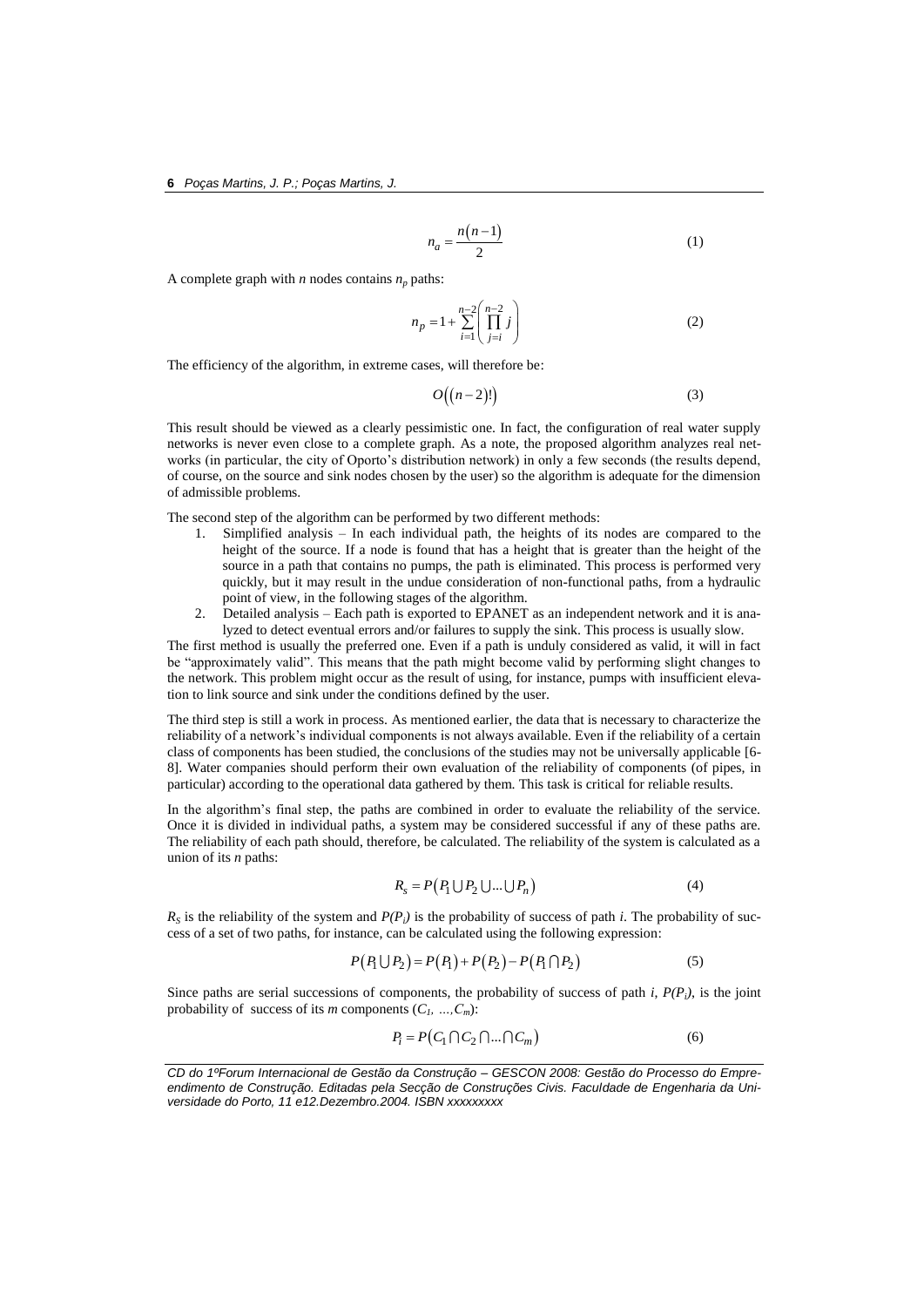This evaluation process for complex systems is called a path-tracing method. This algorithm has been implemented in a T-SQL application. A Visual Basic application has also been developed to import data from EPANET files.



Fig. 5 – Software applications developed to implement the proposed algorithm

#### **2.2. Probabilistic indexes. Conclusions.**

Although probabilistic indexes appear to be a rational approach to the evaluation of the reliability of water supply systems, the scarceness of useful information and the inconsistencies detected in data collected from different networks hinders their adoption in real cases. Even so, it is possible to gather enough data to characterize the reliability of network components locally, making these indexes useful as tools for the evaluation of the reliability of networks regarding routine events.

The existence of redundant components is a necessary condition for favorable results to be achieved concerning the reliability of networks under extreme events. The reliability of networks under routine events is increased considerably when customers are supplied from domestic water tanks

#### **3. POCINDEX**

POCINDEX is a composite index that was developed in order to avoid some of the disadvantages that were found in other reliability measures. This index was developed considering not only the data that is currently gathered by water companies (in particular, by Águas do Porto, EM) but also other data that can be obtained presently.

#### **3.1. Description of the algorithm**

POCINDEX is divided in two separate indexes. Each of these indexes is composed by information about the past behavior of the system and redundancy criteria.

Information about past behavior is important for reliability assessment although it should be used with caution. The most popular reliability index for urban water networks, IWA's QS13 [9, 10] is based on this kind of information:

$$
QS13 = \frac{NI \times DI}{NT \times HY}
$$
 (7)

- NI Number of customers that were affected by service interruptions during the report period.
- DI Duration of the service interruption, measured in hours.

*CD do 1ºForum Internacional de Gestão da Construção – GESCON 2008: Gestão do Processo do Empreendimento de Construção. Editadas pela Secção de Construções Civis. Faculdade de Engenharia da Universidade do Porto, 11 e12.Dezembro.2004. ISBN xxxxxxxxx*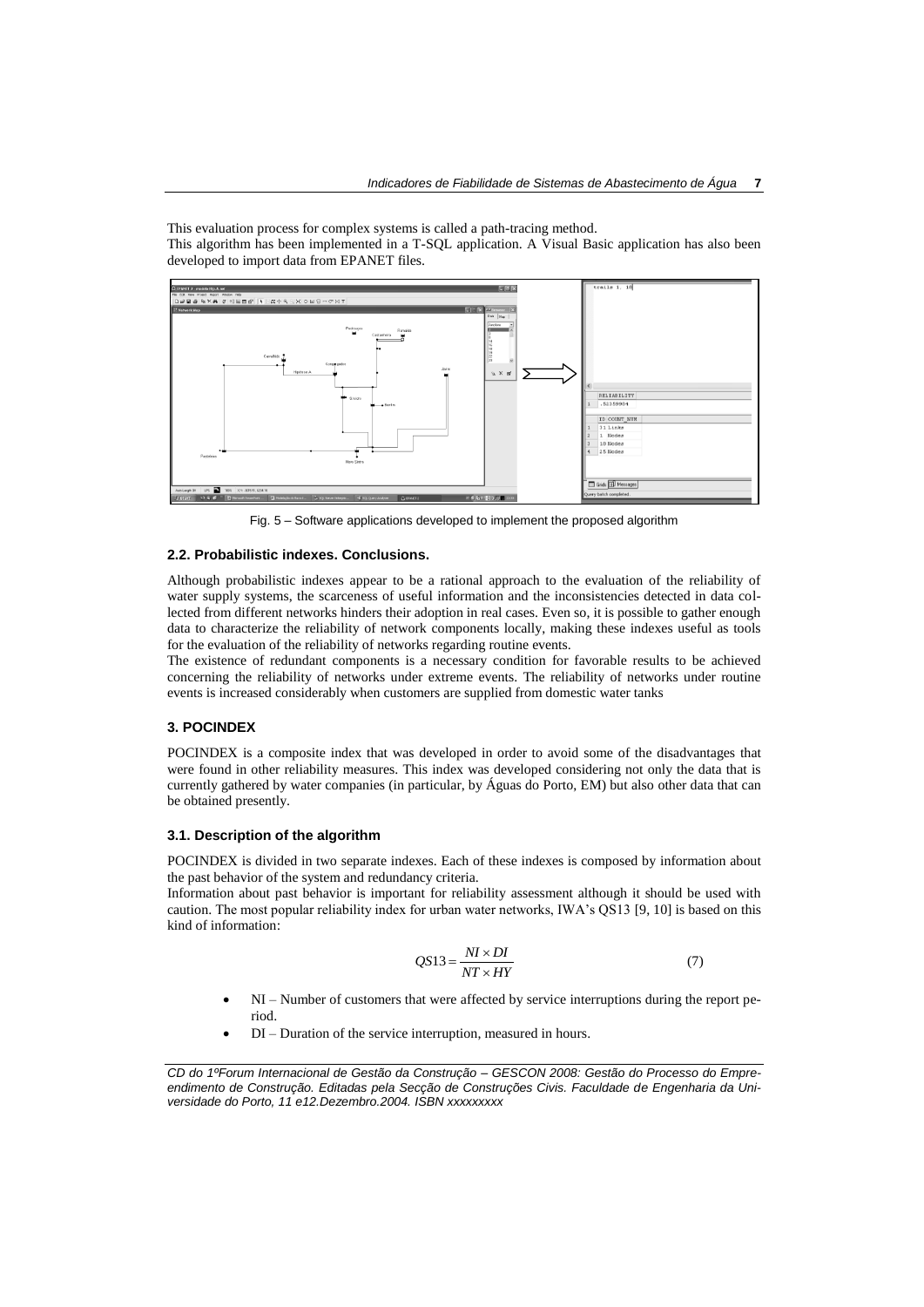- NT Total number of customers.
- NY Duration of the report period, measured in hours.

Electrical networks also use information about past behavior as a measure of reliability. The IEEE 1366 standard includes several indexes of this nature [11]. The *CEMI<sup>n</sup>* index (*Customers Experiencing Multiple Interruptions*), for instance, displays some network vulnerabilities that are hidden by indexes that measure a system as a whole:

$$
CEMI_n = \frac{CN_{(k>n)}}{N_T} \tag{8}
$$

- $CN_{(k,n)}$  Total number of customers that experienced more than *n* sustained service interruptions (with a duration of one minute or more).
- $N_T$  Total number of customers.

Several states in the US are considering the usage of this index, not only as a measure of reliability, but also as a criterion for the application of fines that would be paid by companies to customers affected by the insufficient performance of the supply network [11, 12]. The application of a similar index to water supply networks is believed to be beneficial since the distribution of failures across a network tends to be very heterogeneous.

A disadvantage of this kind of indexes is that, in general, reliable and auditable information about the duration of service interruptions and the number of customers affected by them is not collected be water companies. It is important, therefore, not only to develop useful indexes, but also to make these indexes viable and auditable by suggesting ways to calculate them from information collected through reliable processes.

The times of the occurrence of failures and of the respective reestablishment of service should be recorded. The consistency of this information can be verified against the operational data gathered by the companies, especially if ERP systems (*Enterprise Resource Planning*) are used to support human resource management.

The number of customers affected can be obtained by several different methods:

- 1. The simplest method, but also the least reliable and least auditable one, is performed *in situ* by the work team responsible for the reestablishment of the supply (in the cases where the interruption is caused by a pipe burst). This information should be added to the work hours tally sheet that is used in many companies to record the number of work hours necessary to perform the repair which in turn is used to calculate the cost of the repair.
- 2. Given the location of the failure, the valves that should be closed during the repair can be identified and the number of customers affected can be determined. This method obviously requires a reliable Geographical Information System and a customer database, but it can be automated, making it auditable. This process is likely to be the most suitable for most water companies, although it might require the development of adequate information systems.
- 3. The last alternative is the least realistic in the short term, although its adoption is feasible with today's technology. It requires AMR equipment (Automatic Meter Reading) to be installed upstream of all water meters so that network data can be measured and transmitted in real time.

The Customer POCINDEX index is calculated as follows:

$$
CRI = (NI, ST, R_Q) / (R_{loop}, R_{source}, R_{trunk})
$$
\n(9)

- *NI* Number of service interruptions experienced by the customer during the report period (the previous year).
- *ST* Storage available for the customer, measured in days, assuming na average day water consumption along the network.

*CD do 1ºForum Internacional de Gestão da Construção – GESCON 2008: Gestão do Processo do Empreendimento de Construção. Editadas pela Secção de Construções Civis. Faculdade de Engenharia da Universidade do Porto, 11 e12.Dezembro.2004. ISBN xxxxxxxxx*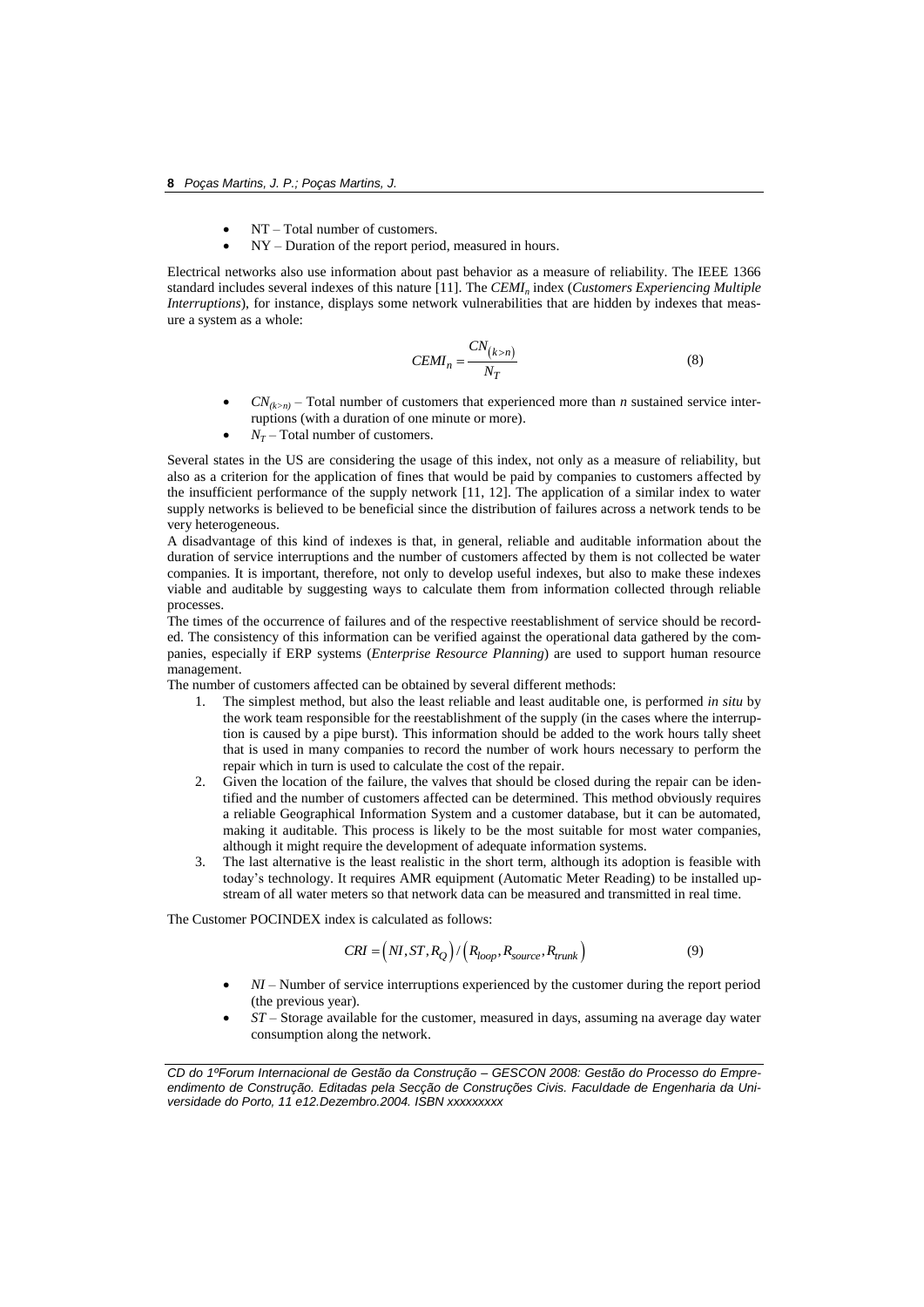- $R<sub>O</sub>$  Relation between a customer's maximum water consumption flow and the flow made available by the public network under unfavorable conditions, as described in expres $sion(10)$ .
- $R_{loop}$  Binary value Does the distribution network's configuration allow supply through two or more different paths?
- $R_{source}$  Binary value Can the customer be supplied from two or more different water sources?
- $R_{\text{trunk}}$  Binary value Can the customer be supplied through two or more different trunk mains?

$$
R_Q = \frac{Q_T}{Q_D} \tag{10}
$$

- $Q_T$  Sum of the instant flows of all of the devices in the customer's domestic water system. The calculation of this parameter may be performed automatically if the domestic water system's designs are submitted as an information model (BIM) that follows a standard format.
- $Q_T$  Maximum flow that can be delivered to the customer, regardless of the characteristics of his domestic water network, considering low pressure in the public network.

$$
Q_D = 0.15\pi d^2 \sqrt{2gp/\gamma} \tag{11}
$$

- *d* Diameter of the pipe upstream of the water meter.
- $p / \gamma$  Piezometric level immediately upstream of the customer's water meter.

All of these variables should be obtainable automatically from the water company's operational databases. The binary values can be obtained using the breath-first search algorithm described earlier, used to calculate the ProbIn index.

The Customer POCINDEX index is calculated as follows:

*SRI* =  $(\%1I, \%2I, \% > 2I) / (\%1S, \%1R, \% < 2ST) / (\%XD, \%XW, \%XM)$  (12)

- *%1I, %2I, %>2I* Relative number of customers (expressed a percentage) that experienced one, two or more than two service interruptions during the report period, respectively.
- *%1S, %1R, %<2ST* Relative number of customers (expressed a percentage) served by a single source, a single trunk main or with less than two days of storage available, considering average day consumptions.
- *%XD, %XW, %XM* Excess storage capacity of the system considering average day, average week or average month consumptions.

Similarly to the Customer POCINDEX, the System POCINDEX's variables should be automatically obtainable from the water companies' operational databases.

#### **4 Conclusions**

When assessing the reliability of water supply networks, routine and extreme events should be considered separately. A system might be reliable under one kind of event but particularly vulnerable under the other. Usually, a network's behavior regarding reliability is not homogeneous. Some regions will perform better than others. Indexes that are applied to a network as a whole, which treat reliability as a one-dimensional problem and that hide the existence of customers affected by frequent service interruptions do not characterize the reliability of a water supply network adequately by themselves.

*CD do 1ºForum Internacional de Gestão da Construção – GESCON 2008: Gestão do Processo do Empreendimento de Construção. Editadas pela Secção de Construções Civis. Faculdade de Engenharia da Universidade do Porto, 11 e12.Dezembro.2004. ISBN xxxxxxxxx*